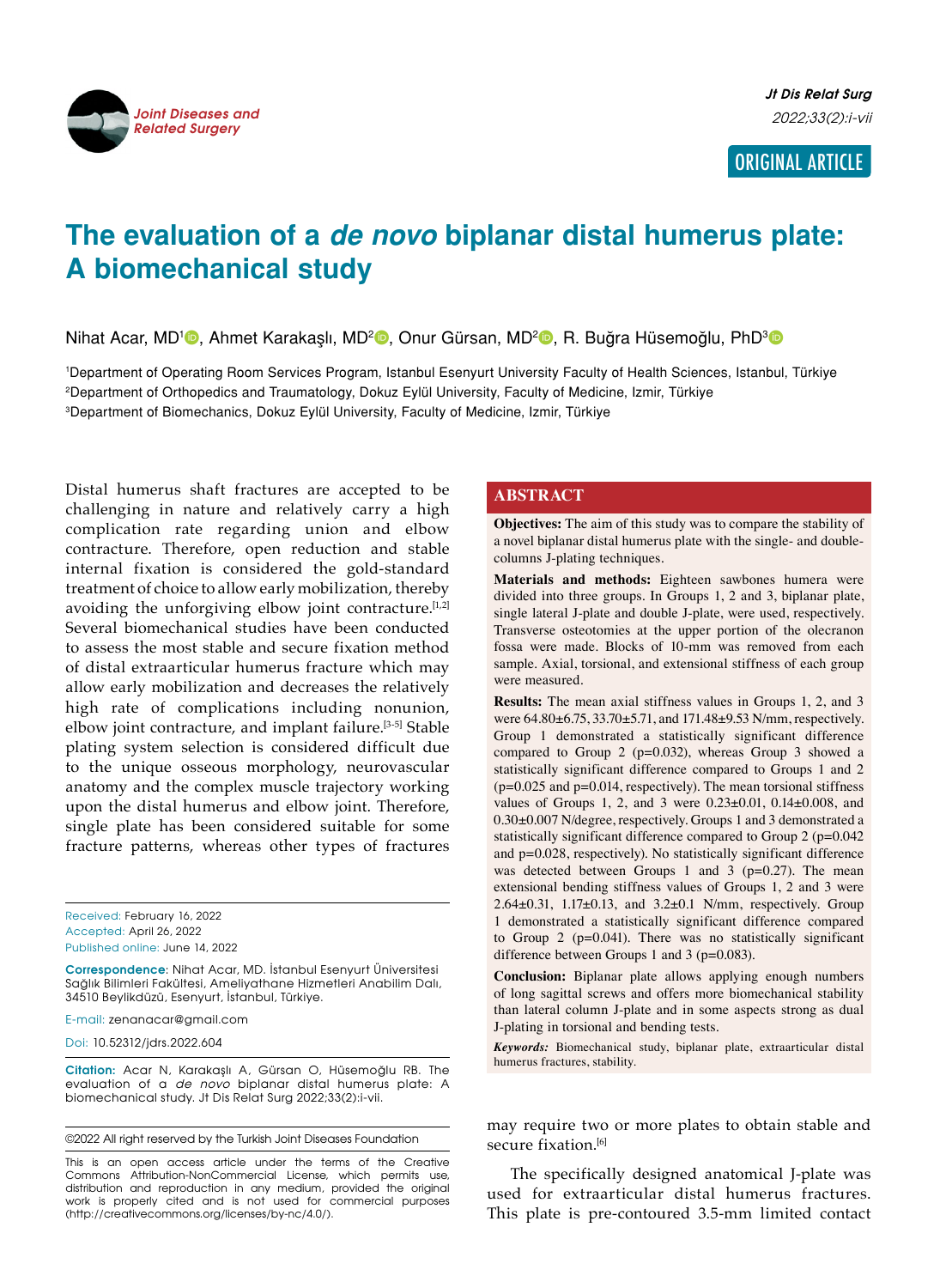dynamic compression plate (LC-DCP), allows an increased number of screw fixation at the distal fragment compared to the standard straight 3.5 mm plate.<sup>[7]</sup> Despite of the common use of a singlecolumn fixation of extraarticular distal one-third humerus fractures particularly AO Foundation and. Orthopaedic Trauma Association (AO/OTA) type A2 and A3 fracture patterns, the limits and absolute indications are still not well defined.<sup>[7,8]</sup> For more stability, the AO group recommends the use of double plating technique, particularly in AO/OTA type A3 fractures. However, dual platting increases the stability at the purchase of more soft tissue stripping around the fracture site.<sup>[9,10]</sup>

In the present study, we aimed to biomechanically assess the stability and stiffness of a novel biplanar posterolateral anatomical distal humerus plate and compare it with the conventional single-column J-plate and double anatomical J-plate fixation techniques.

## **MATERIALS AND METHODS**

#### **Specimens**

Eighteen right with an accurate anatomical morphology and identical geometry, adult-sized humera (Composite humerus Sawbones 4<sup>th</sup> generation, Malmö, Sweden), were used to accomplish this biomechanical study. Artificial humera were used to unify the mechanical properties and bone geometry to assure standardization of cortical bone strength for biomechanical testing. Humera specimens were divided into three groups with six samples in each group. In Group 1, biplanar (posterolateral) plate was used, in Group 2, a single lateral anatomical J-plate was used, and in Group 3, double (medial and lateral) anatomical J-plate was used. A transverse osteotomy was performed in all bone samples at the same level, just at the level of the upper portion of the olecranon fossa with a surgical reciprocating saw. Bone block of 10-mm was removed from each bone sample as described by different studies.[3,11]

#### **Implants application and configuration**

Three-plate configurations were used, the biplanar posterolateral plate, anatomical J-plate and double anatomical J-plate.

Biplanar (posterolateral locking) plate is a plate designed to offer fixation in different plans, the lateral and the posterior plans. It is a fixed angle titanium locking plate (TIPSAN Tıbbi Aletler, Izmir, Türkiye) which can be used for a definitive fracture fixation of extraarticular distal humerus fractures, particularly AO/OTA type A2 and A3 fracture types (Figure 1). This plate is composed of three parts, the proximal part which settles directly upon the posterior surface of the distal humerus and it is composed of a locking plate with holes suitable for locking 3.5-mm screw fixation. Whereas the distal anatomical part settles directly on the lateral aspect of the humerus with three holes suitable for locking 3.5-mm screw fixation and another two non-locking holes on the proximal distal connecting angle to provide multidirectional fixation. Three locking 3.5 mm bicortical screws were placed bicortically at the proximal part of the plate and another three locking screws were placed bicortically at the distal plate segment at the condylar area of the distal humerus, whereas the two screw holes at the connecting angle were kept empty (Figure 2). The second group humera were fixed with a lateral 6-hole J-plate, whereas the third group humera were fixed with a double (medial and lateral) 6-hole J-plate (TIPSAN Tıbbi Aletler, Izmir, Türkiye) (Figure 3a, b). Using the same standard surgical technique for plating, specimens were plated by a single orthopedic surgeon. Three bicortical locking 3.5-mm screws were proximally and three locking 3.5-mm screws were distally fixed in all samples. The study was conducted at Dokuz Eylul University, Faculty of Medicine, Department of biomechanics. Biomechanical tests were accomplished



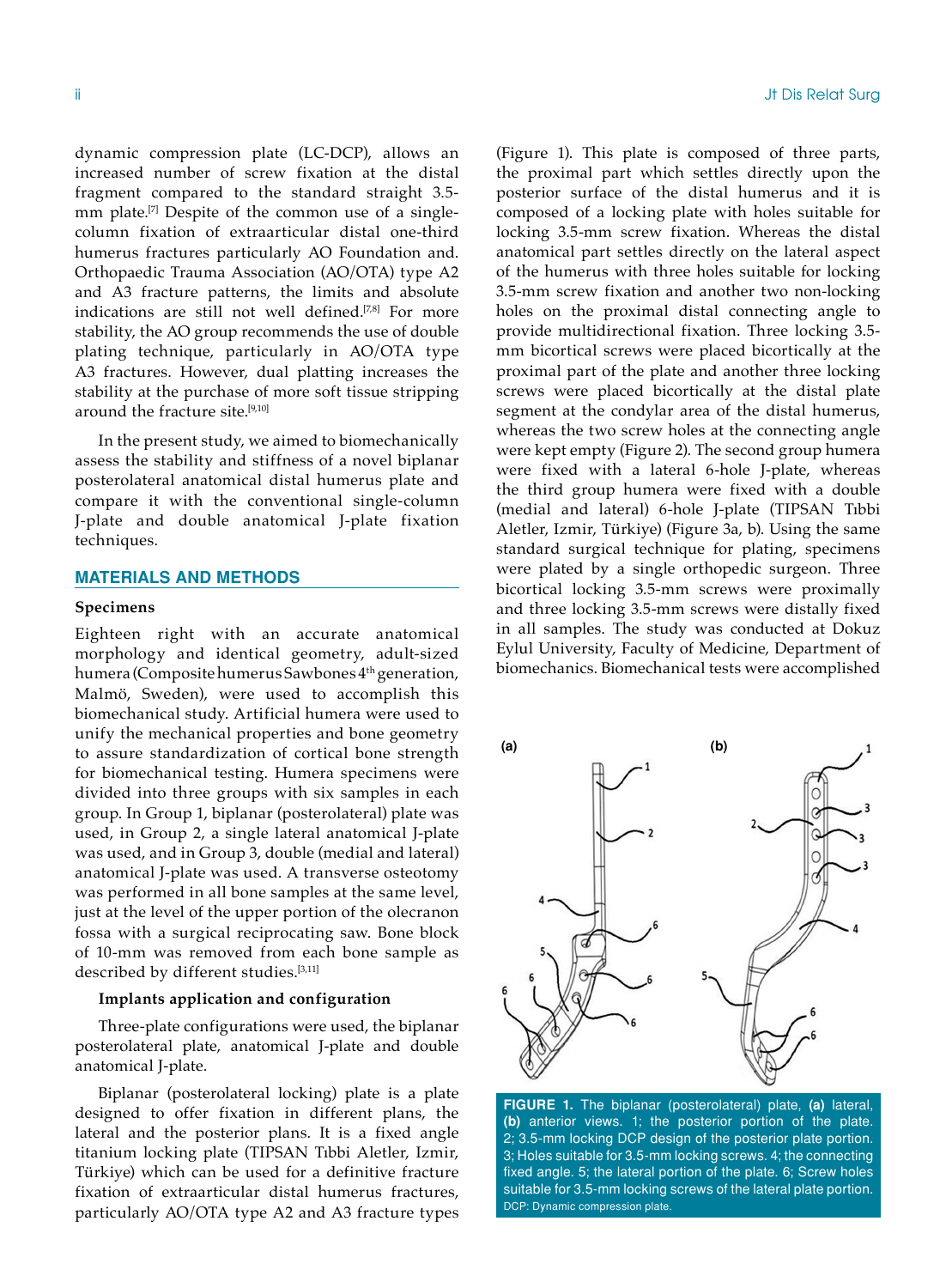

**FIGURE 2. (a, b)** Anterior and lateral views of the biplanar plate humerus construct. 1; Biplanar plate posterior portion. 2; 3.5 locking DCP design of the posterior plate portion. 3; Holes suitable for 3.5-mm locking screws. 4; The fixed connecting plate angle. 5; The lateral portion of the plate. 6; 3.5-mm locking DCP design of the lateral plate portion. 7; Distal diaphysis of humerus. 8,9; 3.5-mm locking screws. DCP: Dynamic compression plate.

using the test machine (AG-IS 10 kN, Shimadzu, Kyoto, Japan). The distal humerus in all samples was fixed through a special anatomical apparatus to fit the distal morphology the condylar area, whereas the proximal area was fixed to the load cell of the test machine. In all trials, the gap changes in torsional forces, axial forces and bending angles were recorded both in unloaded and loaded conditions.

Under the axial load, the whole plate-bone model was tested. Applying 250 N for 5000 cycles at 3 Hz, the gap strain and displacement were recorded.<sup>[12]</sup>

Using the servo sync torque machine (SQM132, 245 Nm 100 rpm, ELSIM Elektroteknik A.S, Istanbul, Türkiye), the torsion tests were conducted by using a maximum moment in both directions of 4.5 Nm with the displacement control mode. The velocity of the test was 0.3°/sec, where the premoment was 0 Nm. The testing cycles were applied from 0 to 4.5 Nm. The degree of angle deformation versus torque values was recorded.[13,14]

A three-point bending model was designed to assess the distribution of the load encountered by the distal humerus on sagittal plane and extensional stability.[15] In each test, a maximum load of 250 N at 10-mm/min was applied. Displacement versus load values was recorded. To ensure the test accuracy, bending and torsion tests were repeated three times for each specimen.

The mean load displacement of axial, torsional and bending stiffness of the three bone plate configurations are demonstrated in Figure 4.

#### **Statistical analysis**

Statistical analysis was performed using the SPSS version 15.0 software (SPSS Inc., Chicago, IL, USA). Descriptive data were expressed in mean ± standard deviation (SD). The Mann-Whitney U test was used to compare between the results of the applied forces. A *p* value of <0.05 was considered statistically significant.

#### **RESULTS**

The mean stiffness values of the three groups are demonstrated in (Table I). The mean axial stiffness values in Groups 1, 2, and 3 were 64.80±6.75, 33.70±5.71, 171.48±9.53 N/mm, respectively



J-plate.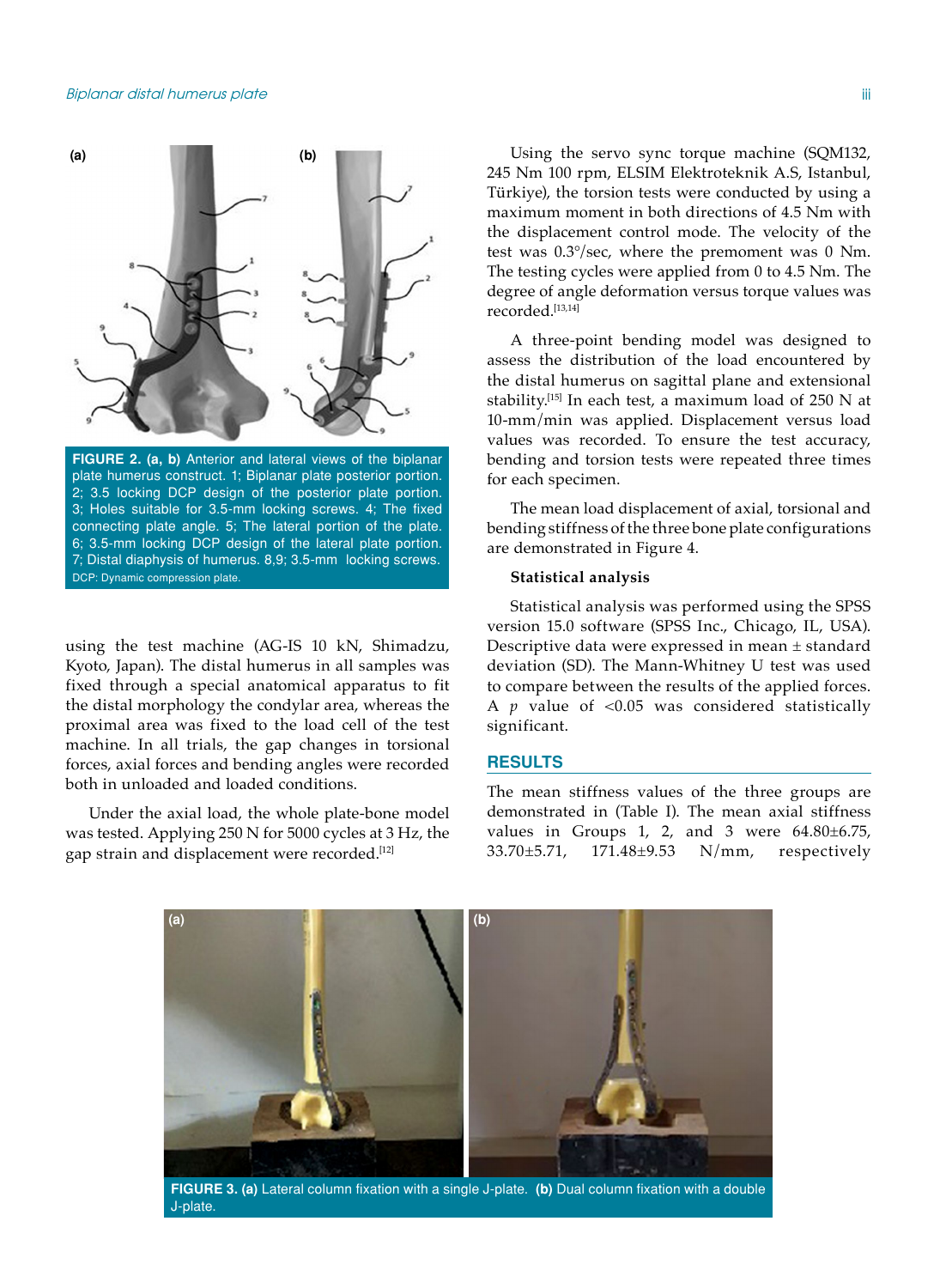| <b>TABLE I</b><br>The mean stiffness values of the three groups involved in the study |                                |                                        |                                  |
|---------------------------------------------------------------------------------------|--------------------------------|----------------------------------------|----------------------------------|
|                                                                                       | Mean axial stiffness<br>(N/mm) | Mean torsional stiffness<br>(N/degree) | Mean bending stiffness<br>(N/mm) |
| Groups                                                                                | Mean±SD                        | Mean±SD                                | Mean±SD                          |
| Group 1                                                                               | 64.80±6.75                     | $0.23 \pm 0.01$                        | $2.64 \pm 0.31$                  |
| Group 2                                                                               | 33.70±5.71                     | $0.14 \pm 0.008$                       | $1.83 \pm 0.16$                  |
| Group 3                                                                               | 171.48±9.53                    | $0.30 \pm 0.007$                       | $3.17 \pm 0.13$                  |
| SD: Standard deviation.                                                               |                                |                                        |                                  |

(Figure 5a). Group 1 demonstrated a statistically significant difference compared to Group 2 ( $p=0.032$ ). However, Group 3 showed a statistically significant difference compared to Group 1 and Group 2 ( $p=0.025$ ) and p=0.014, respectively).

The mean torsional stiffness values of Groups 1, 2, and 3 were 0.23±0.01, 0.14±0.008, and 0.30±0.007 N/degree, respectively (Figure 5b). Groups 1 and 3 demonstrated statistically significant values compared to Group 2 ( $p=0.042$  and  $p=0.028$ , respectively). However, there was no statistically significant difference between Group 1 and Group 3  $(p=0.27)$ .

The mean extensional bending stiffness values of Groups 1, 2, and 3 were 2.64±0.31, 1.83±0.16, and 3.17±0.13 N/mm, respectively (Figure 5c). Group 1 demonstrated a statistically significant difference compared to Group 2 ( $p=0.041$ ), while there was no statistically significant difference between Group 1 and Group 3 ( $p=0.083$ ).

# **DISCUSSION**

Open reduction and stable internal fixation of distal humerus fractures allow early extremity motion and reduce the risk of elbow joint contracture. Unilateral column fixation requires less aggressive soft tissue dissection. Although both medial and lateral column fixation techniques provide more mechanical stability, it provides more tissue disruption and thus delays the opportunity of early bone healing.<sup>[6,7]</sup>



**FIGURE 4.** The set-up of the trial, prepared to assess the load displacement measures of axial, torsional and bending stiffness of the three plate-bone constructs.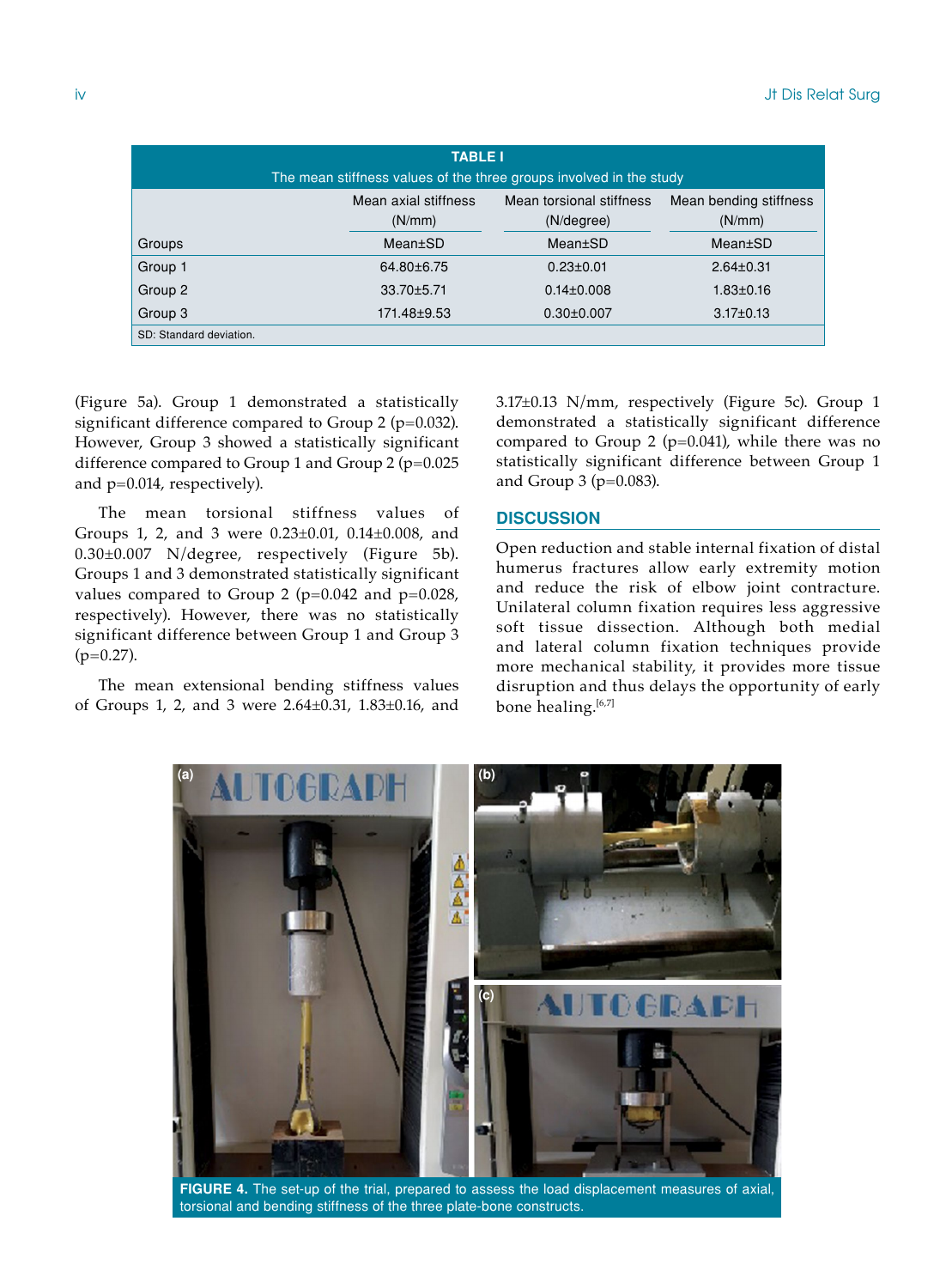

Dual column fixation has been traditionally the standard surgical method of reconstruction for extraarticular distal humerus fractures, particularly the most unstable type AO/OTA type A3, to provide a secure fixation of the distal short humerus segment to achieve stable fixation, thereby promoting early mobilization and union.[16,17]

Several plating designs have been biomechanically studied and compared in the literature. Self and Ilyas<sup>[18]</sup> demonstrated that  $90^{\circ}/90^{\circ}$  plate construction design failure occurred due to screws pull-out at the distal aspect of the lateral column. They also showed that sagittal plan platting produced more stiffness than the 90°/90° plating method. They concluded that posterior platting of the distal lateral column of the humerus might result in screw pull-out due to the smaller anteroposterior diameter of the humerus in contrast to the sagittal plane which allows longer screw accommodation. Additionally, Kimball et al.<sup>[19]</sup> demonstrated that the majority of blood supply of the lateral column of distal humerus were derived from the posterior vessels. Placing the plate on the sagittal plane lowers the risk of injury to these structures and thus increases the chance of union. O'Driscoll[20] described that, to achieve a maximum stability between the distal fragment and the shaft of the humerus, every screw in the distal fragment should be as long as possible.

The reported high incidence of implant related complications such as infection and ulnar nerve neuritis, which may occur as high as 51%, discourages many surgeons to use the dual-column plating technique.[21,22] Although transposition of the ulnar nerve has been recommended by many studies, 10% of ulnar nerve neuritis has been reported despite of the nerve transposition.<sup>[22]</sup> Avoiding exposure and plating of the medial column may presumably results in decreasing implant related complications after surgery of distal humerus fractures. Many researchers have examined the efficacy of singlecolumn plating using different plate designs. An intraoperatively contoured 4.5-mm plate was designed to fix the distal short segment and obtained good results. However, traditional 4.5-mm plates do not allow appropriate number of screw fixation in the distal short fragment and increases the risk of olecranon fossa impingement.[7,23]

The anatomically designed pre-contoured 3.5-mm LC-DCP extraarticular distal humerus plate, which is also known as the J-plate, was designed specifically to fit the posterolateral anatomy of the distal humerus and allows more screw fixation of the short distal humerus segment.<sup>[24]</sup> Scolaro et al.<sup>[25]</sup> investigated the use of variant plate designs to assess fracture design stability. They used a single-column 3.5-mm LCP (proximal straight), 3.5-mm LCP extraarticular distal humerus plate (proximal J), 3.5-mm medial and lateral distal humerus locking plates (distal dual), and a 6-hole J-plate (distal J). They concluded that the J-plate provided more stable fixation than the standard 3.5-mm plate and advised using dual column fixation, when the fracture was very distal.

The present study introduces a biplanar posterolateral plate, which fits the anatomical morphology of the distal humeral shaft on its proximal part, whereas its distal part fits the anatomical morphology of the lateral aspect of the condylar area and allows the insertion of long and sufficient number of 3.5-mm screws. This plate is pre-contoured to fit the anatomy of the posterolateral distal humerus to allow providing longer screw fixation in the sagittal plane and allows an increased number of distal segment fixation points compared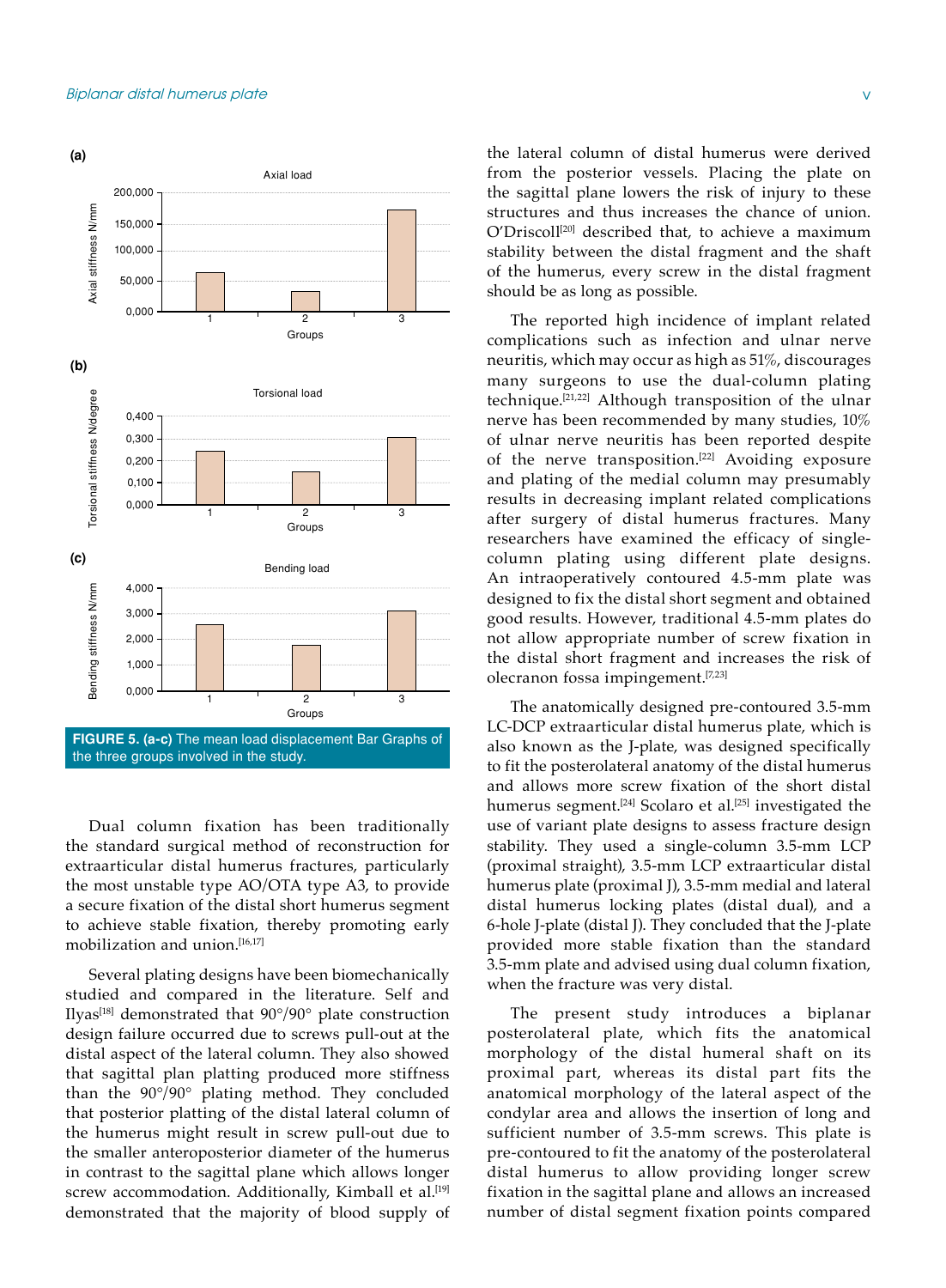to the standard straight 3.5-mm plates. Since it was difficult to create a unified AO/OTA type A3 fracture pattern in sawbones samples, a unified supracondylar extraarticular distal humerus fracture was simulated in this biomechanical study to compare the newly designed pre-contoured biplanar plate with the J-plate in conventional single-column and dual column fixation.

Biplanar plate demonstrated a statistically significant difference in the biomechanically applied three, axial, torsional, and extensional bending forces compared to the single-column fixation with J-plate. Although dual-column fixation with J-plate demonstrated superior results in the axial testing, both biplanar and dual-column fixation with J-plate demonstrated statistically non-significant results in the torsional and bending forces. The biplanar plate showed superior results than the lateral column J-plate fixation in all loading tests. Therefore, for more stability purpose, it can be a good substitute to a single-column J-plate fixation and for surgeons whom do not prefer medial column stabilization in extraarticular distal humerus fractures.

Nonetheless, this study has some limitations. Biomechanical testing was performed on sawbones and not on true cadaveric humerus models. Therefore, testing did not take into consideration the muscle attachment which may seriously affect fracture stability in different ways. Further studies should be conducted on true cadaveric humerus models to assess the newly described implant performance.

In conclusion, despite of the encountered limitations during this study, biplanar posterolateral plate is a biomechanically stable and reasonable plating system for distal supracondylar humerus fractures, particularly the unstable AO/OTA type A3. It allows applying enough numbers of long sagittal screws in the condylar area and offers more biomechanical stability than the lateral column J-plate in all loading tests and in some aspects strong as dual J-plating in the torsional and bending loading tests.

**Ethics Committee Approval:** No ethical committee approval since it is a biomechanical study done on saw bone.

**Data Sharing Statement:** The data that support the findings of this study are available from the corresponding author upon reasonable request.

**Author Contributions:** Main concept, plate design, biomechanical trial, literature review, article writting: N.A.; Plate design, biomechanical trial: A.K.; Biomechanical trial, literature review: O.G.; Biomechanical trial, plate design, statistical analysis: R.B.H.

**Conflict of Interest:** The authors declared no conflicts of interest with respect to the authorship and/or publication of this article.

**Funding:** The authors received no financial support for the research and/or authorship of this article.

#### **REFERENCES**

- 1. Letsch R, Schmit-Neuerburg KP, Stürmer KM, Walz M. Intraarticular fractures of the distal humerus. Surgical treatment and results. Clin Orthop Relat Res 1989;(241):238-44.
- 2. Cho E, Weber MB, Opel D, Lee A, Hoyen H, Bafus BT. Complications and functional outcomes after transolecranon distal humerus fracture. J Shoulder Elbow Surg 2021;30:479-86.
- 3. Helfet DL, Hotchkiss RN. Internal fixation of the distal humerus: A biomechanical comparison of methods. J Orthop Trauma 1990;4:260-4.
- 4. Kollias CM, Darcy SP, Reed JG, Rosvold JM, Shrive NG, Hildebrand KA. Distal humerus internal fixation: A biomechanical comparison of 90° and parallel constructs. Am J Orthop (Belle Mead NJ) 2010;39:440-4.
- 5. Morrey ME, Morrey BF, Sanchez-Sotelo J, Barlow JD, O'Driscoll S. A review of the surgical management of distal humerus fractures and nonunions: From fixation to arthroplasty. J Clin Orthop Trauma 2021;20:101477.
- 6. Prasarn ML, Ahn J, Paul O, Morris EM, Kalandiak SP, Helfet DL, et al. Dual plating for fractures of the distal third of the humeral shaft. J Orthop Trauma 2011;25:57-63.
- 7. Levy JC, Kalandiak SP, Hutson JJ, Zych G. An alternative method of osteosynthesis for distal humeral shaft fractures. J Orthop Trauma 2005;19:43-7.
- 8. Capo JT, Debkowska MP, Liporace F, Beutel BG, Melamed E. Outcomes of distal humerus diaphyseal injuries fixed with a single-column anatomic plate. Int Orthop 2014;38:1037-43.
- 9. Rüedi T, Buckley R, Moran C, editors. AO principles of fracture management. 2nd ed. New York: Thieme Verlag; 2007.
- 10. Kharbanda Y, Tanwar YS, Srivastava V, Birla V, Rajput A, Pandit R. Retrospective analysis of extra-articular distal humerus shaft fractures treated with the use of precontoured lateral column metaphyseal LCP by tricepssparing posterolateral approach. Strategies Trauma Limb Reconstr 2017;12:1-9.
- 11. Jacobson SR, Glisson RR, Urbaniak JR. Comparison of distal humerus fracture fixation: A biomechanical study. J South Orthop Assoc 1997;6:241-9.
- 12. Watts A, Weinhold P, Kesler W, Dahners L. A biomechanical comparison of short segment long bone fracture fixation techniques: Single large fragment plate versus 2 small fragment plates. J Orthop Trauma 2012;26:528-32.
- 13. Fitzpatrick DC, Doornink J, Madey SM, Bottlang M. Relative stability of conventional and locked plating fixation in a model of the osteoporotic femoral diaphysis. Clin Biomech (Bristol, Avon) 2009;24:203-9.
- 14. O'Toole RV, Andersen RC, Vesnovsky O, Alexander M, Topoleski LD, Nascone JW, et al. Are locking screws advantageous with plate fixation of humeral shaft fractures? A biomechanical analysis of synthetic and cadaveric bone. J Orthop Trauma 2008;22:709-15.